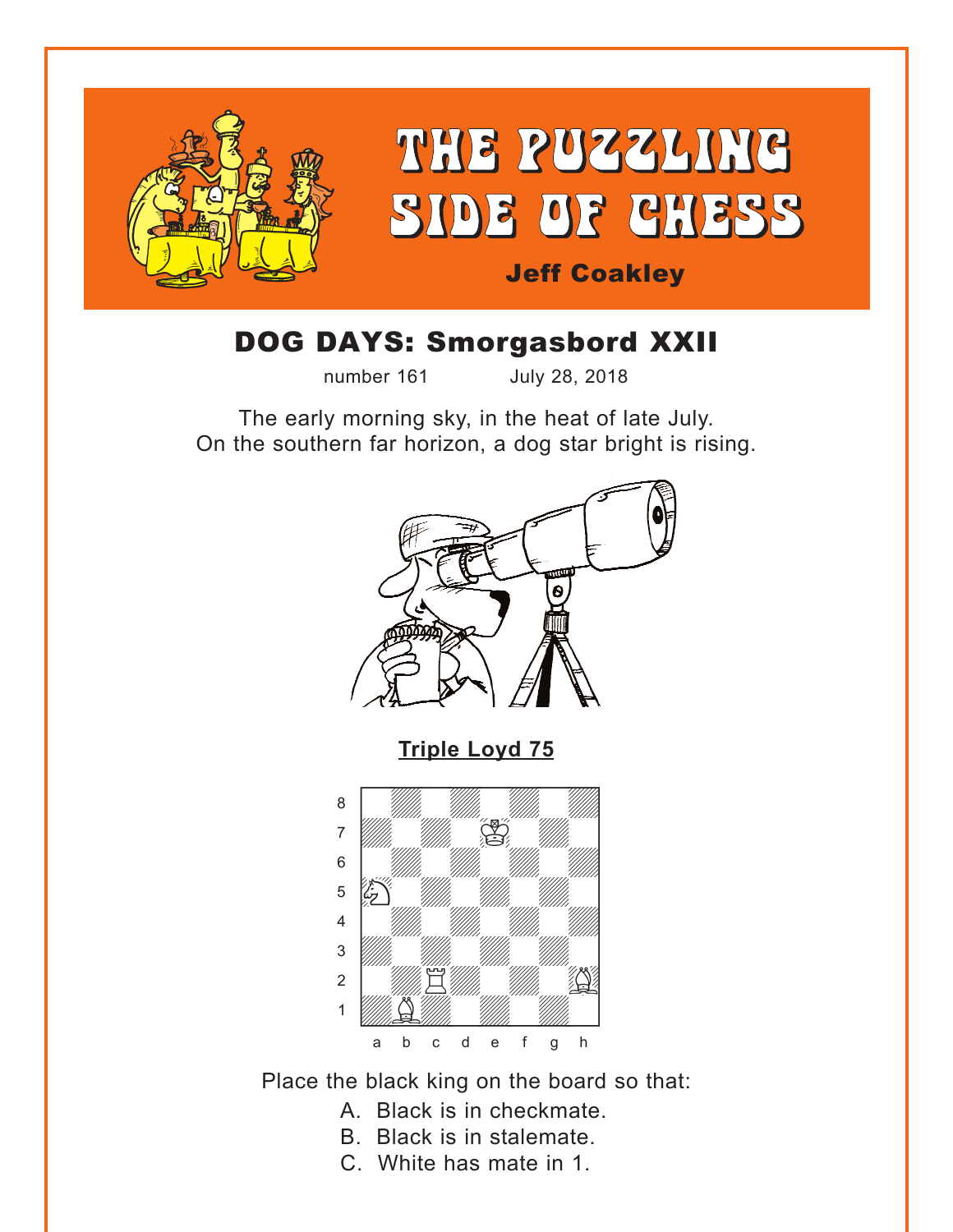<span id="page-1-0"></span>

This position was reached after White's fifth turn. No sooner, no later. What were the moves?



The brightest star in the earthly heavens is Sirius, visible from the northern hemisphere nine months of the year. Known as the "Dog Star" because of its prominent place in the constellation Canis Major, its annual return to the night sky marks the arrival of "dog days", the midsummer weeks of oppressive heat. The ancient Greeks and Romans believed that the star was directly responsible for the change in the weather, and ceremoniously sacrificed dogs to counter its influence.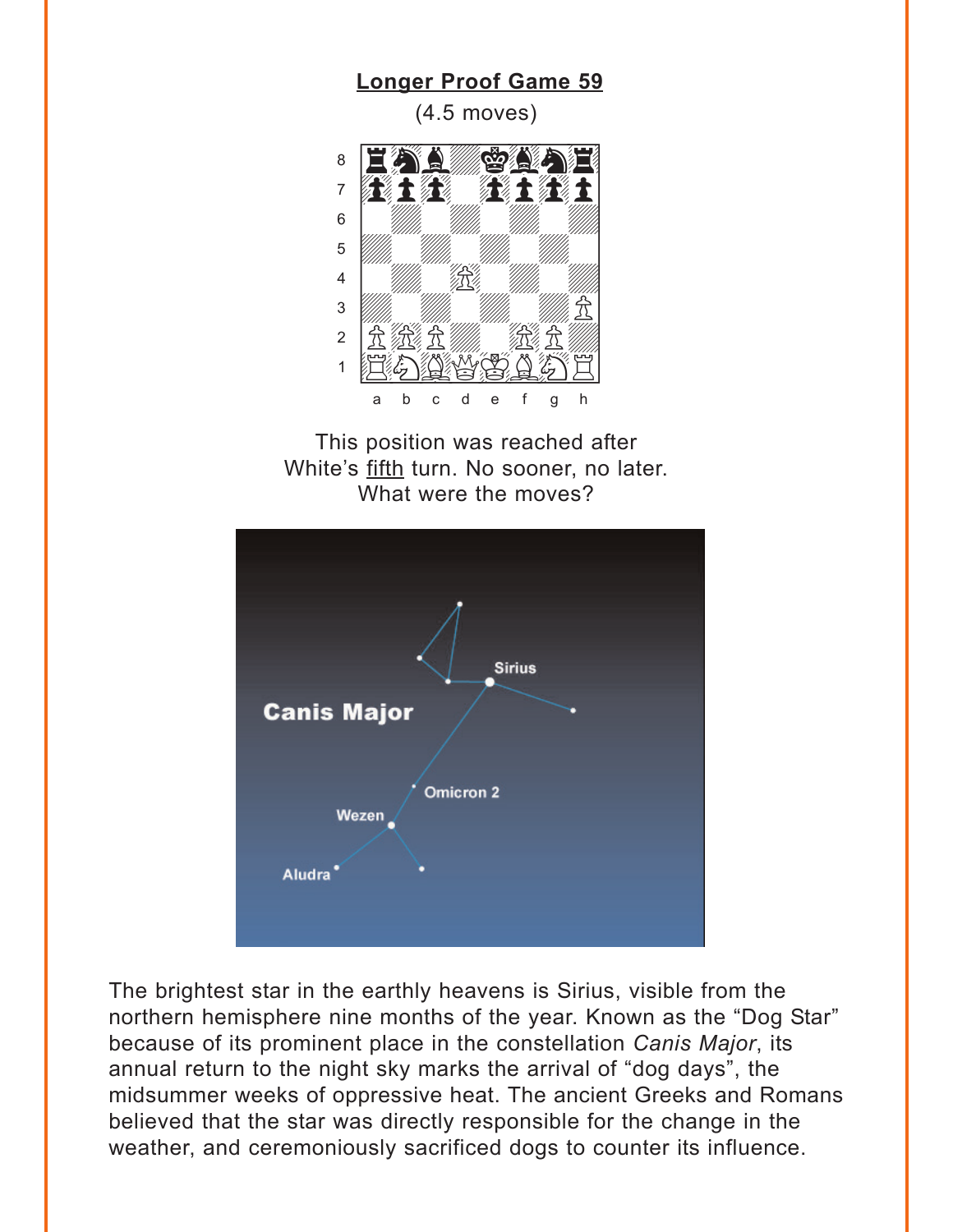#### **[Knight Mate Maximizer](#page-5-0)**

<span id="page-2-0"></span>

Construct a legal position in which White has the most knight moves that mate in 1.

part a. Discovered checks are not allowed.

part b. Discovered checks are allowed.

*"Legal" means reachable in an actual game. In part b, each move by a piece that uncovers mate is counted separately.*



*Dog stars on holidays.*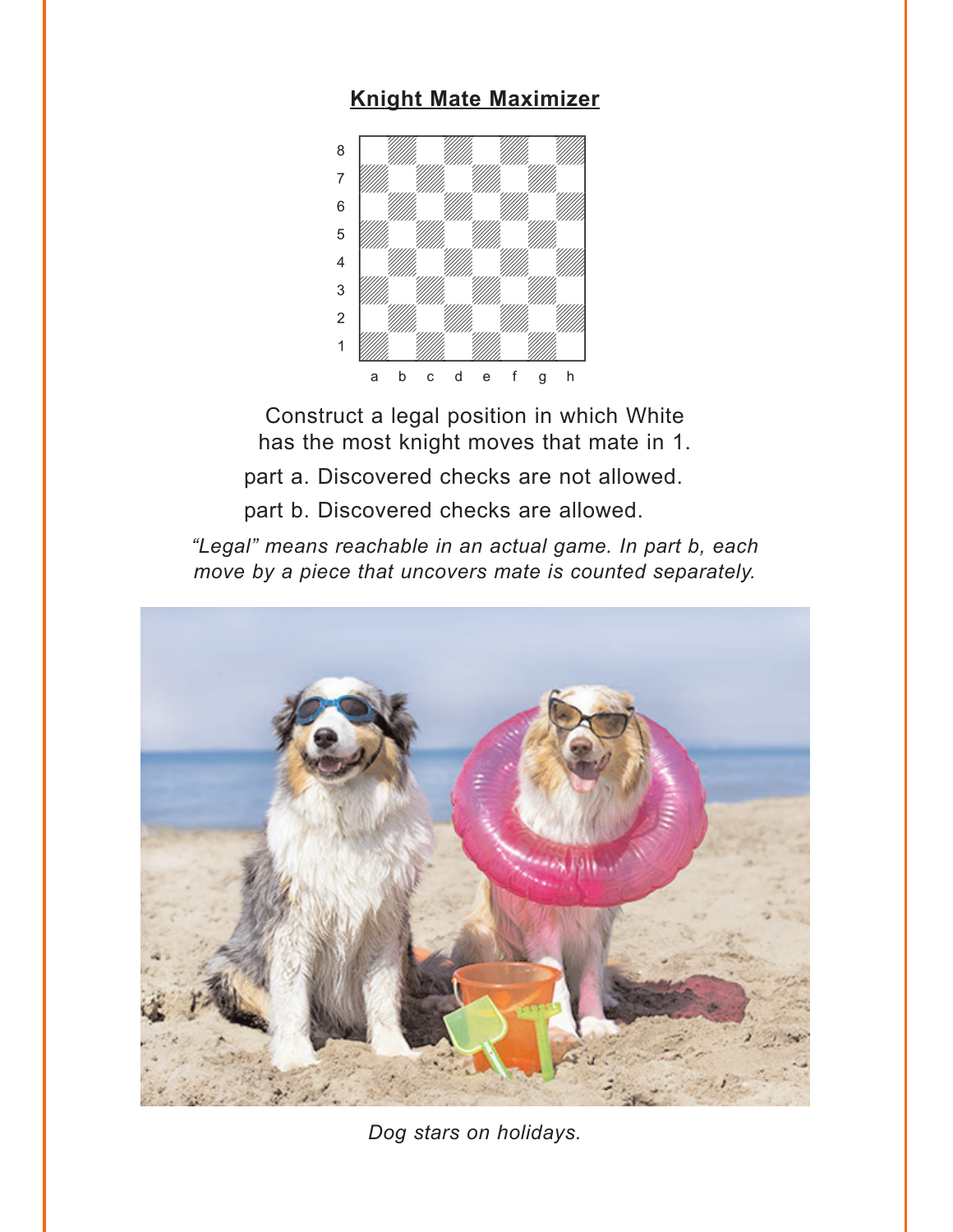<span id="page-3-0"></span>The final dish on this week's smorgasbord is a full board rebus. Can you convert the "dog days" into a legal chess position?

> Rebus 19 "Dog Days"



Each letter represents a different type of piece. Uppercase is one colour, lowercase is the other. Determine the position and the last move.

For more explanation on this type of puzzle, see column 133.



"Dies canicularis."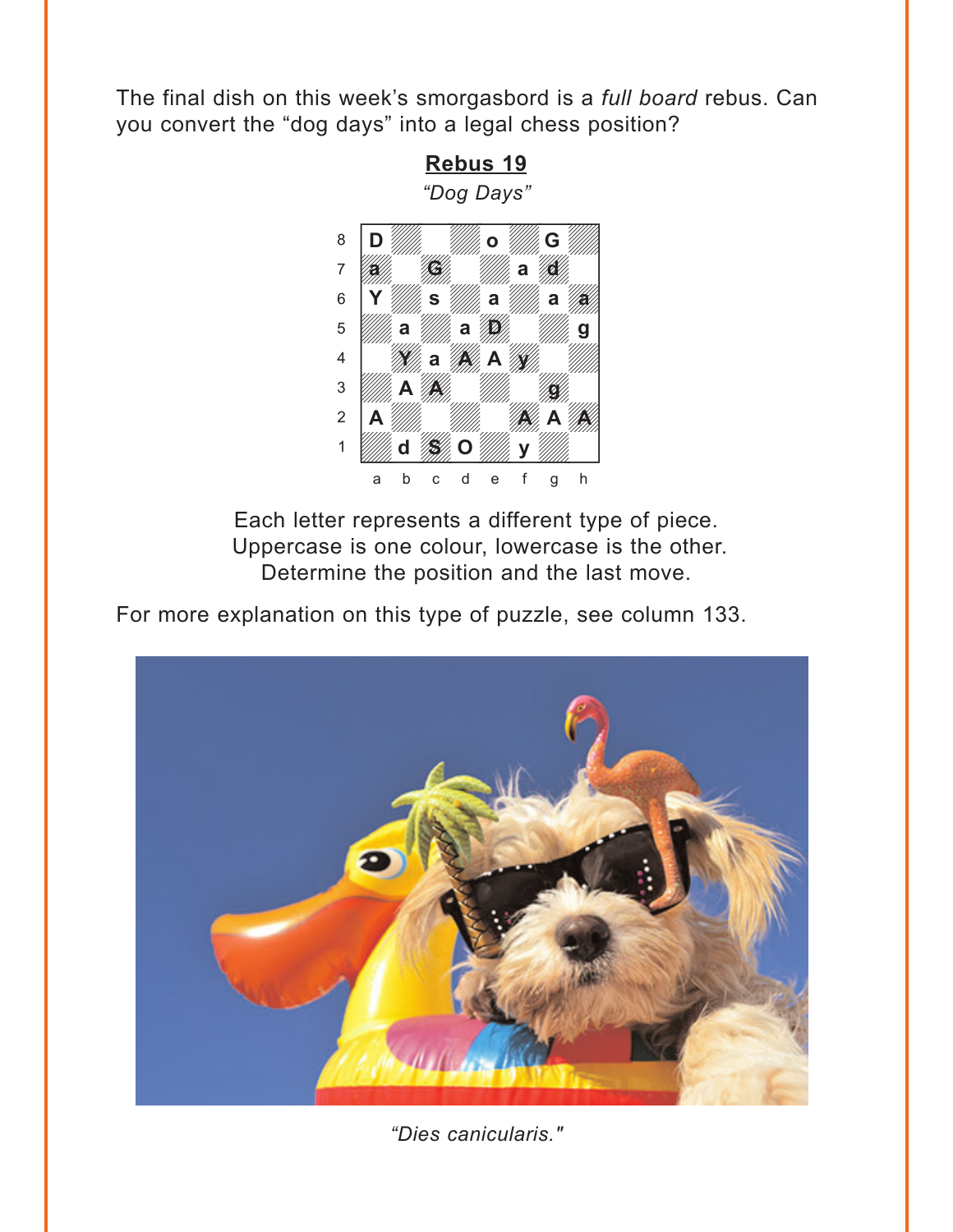## <span id="page-4-0"></span>**SOLUTIONS**

All problems by J. Coakley, Puzzling Side of Chess (2018). Rebus 19 is a joint composition with Andrey Frolkin.

**PDF hyperlinks.** You can advance to the solution of any puzzle by clicking on the underlined title above the diagram. To return to the puzzle, click on the title above the solution diagram.

**Archives.** Past columns and a detailed index of problem-types and composers are available in the Puzzling Side of Chess archives.



### **Triple Loyd 75**

 $A. Kc8#$  $B$ .  $Kh1=$ C. Kf5 (Rg2#)

The disco-checking rook covers the flight squares g4 and g5.

### **Longer Proof Game 59** (4.5 moves)



1.e3 d5 2.e4 dxe4 3.h3 e3 4.dxe3 Od4 5.exd4 Pawn play trickery.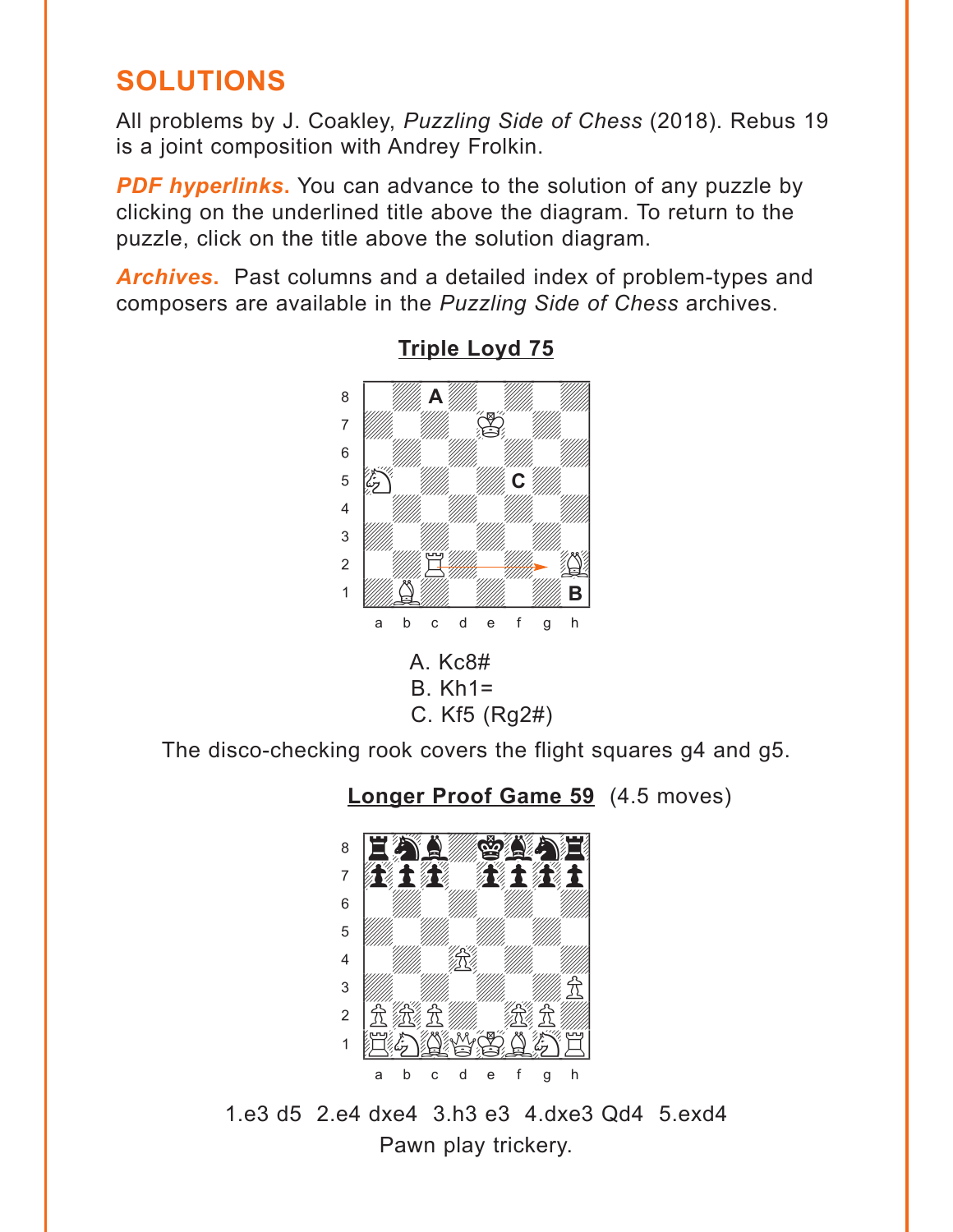## **[Knight Mate Maximizer](#page-2-0)**

<span id="page-5-0"></span>**a.** no discovered checks where the discovered choose



20 mates in one

Twenty is the theoretical maximum, ten knights with two mates each.



**b.** with discovered checks

52 mates in one with a knight move  $(8 + 7 + 8 + 6 + 8 + 7 + 8)$ 

The black pawn legalizes the position. Last move 1.... h7-h6.

The theoretical maximum for this task is 56 mates, with seven knights and three promoted bishops (7 x 8 discoveries). However, this is evidently impossible. Can you break the record of 52?

*Serious fact.* The dog star Sirius is actually a binary star-system. Two stars revolving around each other, the larger brighter Sirius A and its fainter companion, the white dwarf Sirius B.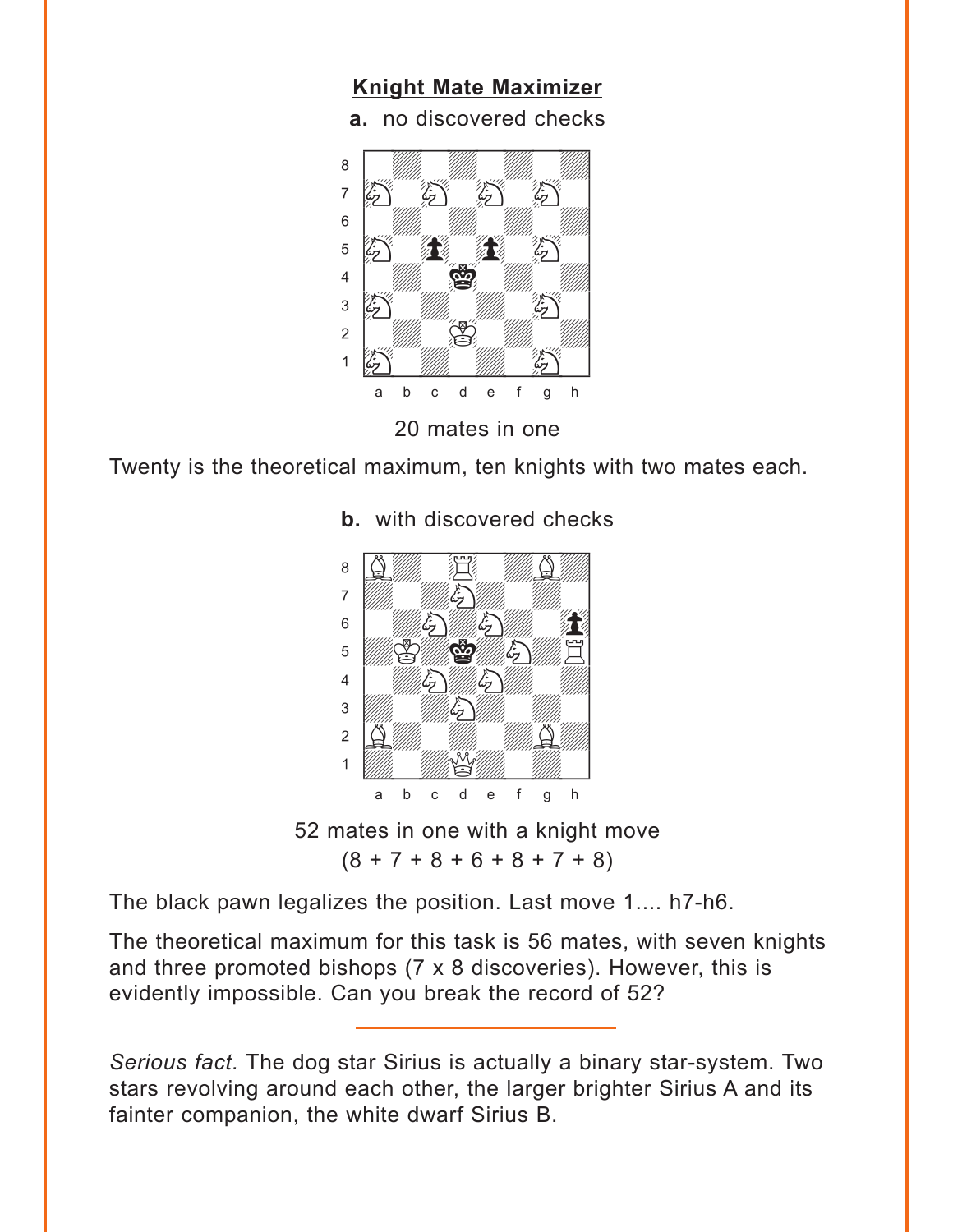### **[Rebus 19](#page-3-0)** Andrey Frolkin & Jeff Coakley 2018 *Puzzling Side of Chess* "Dog Days"

<span id="page-6-0"></span>

 $D =$ knight  $O =$  king  $G = \text{rook}$ S = queen  $A =$  pawn  $Y = b$ ishop caps = white last move 1.Bf8-b4+



 $A = \hat{\mathbb{Z}}$  All 32 pieces are on the board. So of course, the pawns are the A's and the capital letters are white.

 $\mathcal{L}^{\mathcal{L}}$   $\mathcal{L}^{\mathcal{L}}$  = (OS) The two letters with one uppercase, one lowercase.  $\mathbb{E} \hat{\mathbb{A}}$  $\hat{\mathbb{D}}$  = (DGY) The three letters with two uppercase, two lowercase.

$$
S \neq \mathring{\mathbb{S}} \qquad \text{If } S = \mathring{\mathbb{S}}
$$

 $Y \neq \mathbb{Z}$  If  $Y = \mathbb{Z}$  (a6+) Check.  $D \neq \hat{A}$  (a8+) Impossible double check.  $D \neq \hat{Q}$  (e5+) Impossible double check.<br> $D = \emptyset$ ? No piece can be assigned No piece can be assigned to D.  $Y \neq \hat{A}$  If  $Y = \hat{A}$  (f4+) Check.  $D \neq \mathbb{Z}$  (b1+) Impossible double check.  $D \neq \hat{D}$  (e5+) Both kings in check.  $D = \emptyset$ ? No piece can be assigned to D.  $Y \neq \hat{\mathbb{Q}}$  If  $Y = \hat{\mathbb{Q}}$  (b4+) Check.  $D \neq \mathbb{Z}$  (b1+) Both kings in check.  $D \neq \hat{A}$  (a8+) Impossible double check.  $D = \emptyset$ ? No piece can be assigned to D.  $Y = \varnothing$ ? No piece can be assigned to Y.

 $O = \frac{1}{2}$  $S = *Y*$